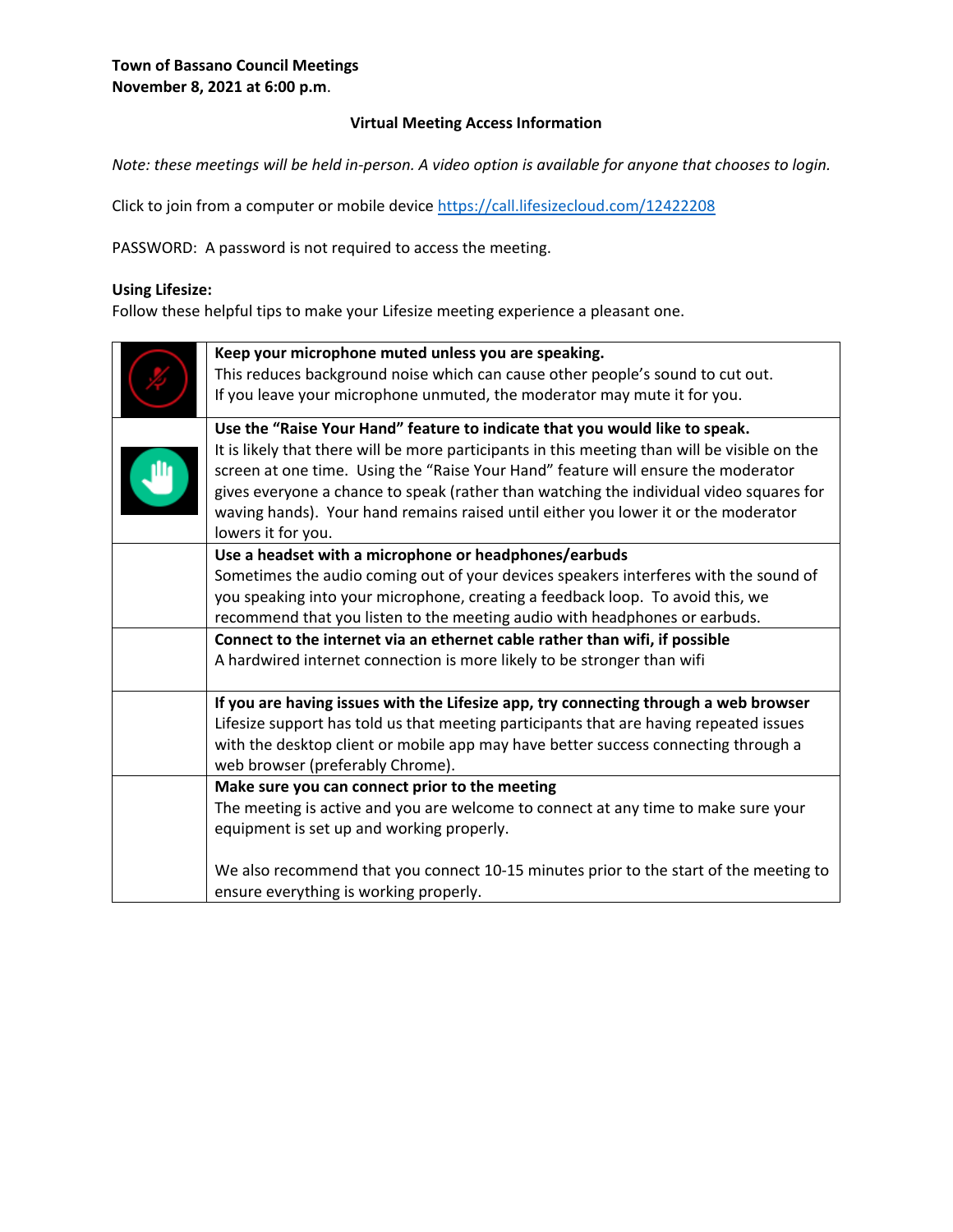#### **Joining a meeting from the desktop client or app**

Meeting link:<https://call.lifesizecloud.com/12422208>

Clicking the link will launch the desktop client or app. If you do not have the desktop client or app installed, you will be prompted to install it.

Check your audio/video settings and join the meeting. If you are successful, you will see a screen similar to this one.

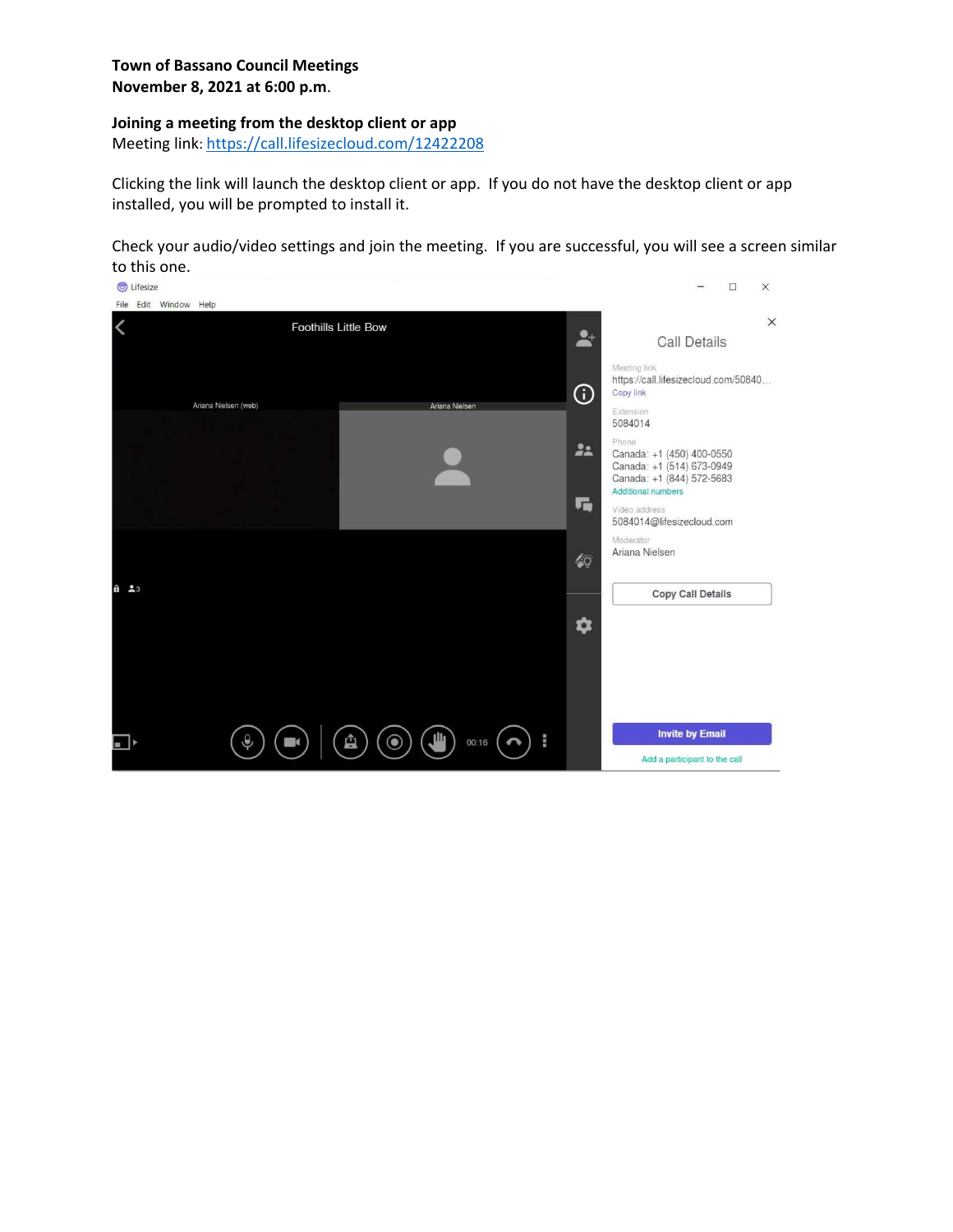## **Town of Bassano Council Meetings November 8, 2021 at 6:00 p.m**.

# **Lifesize Controls**

There are a set of buttons across the bottom that you can use during the meeting. Here are descriptions of the ones that you will most likely be using.

| <b>Microphone Controls</b><br>Click this button to toggle your microphone off and on.<br>Please keep your microphone off unless you are speaking.<br>A moderator can also mute your microphones.<br><b>Camera Controls</b><br>Click this button to toggle your camera off and on.                                                                                                                                                                                                                                                                 |
|---------------------------------------------------------------------------------------------------------------------------------------------------------------------------------------------------------------------------------------------------------------------------------------------------------------------------------------------------------------------------------------------------------------------------------------------------------------------------------------------------------------------------------------------------|
| <b>Share Screen</b><br>Click this button to start sharing your screen. Click it again to turn<br>screen sharing off.                                                                                                                                                                                                                                                                                                                                                                                                                              |
| <b>Raise Your Hand</b><br>Click this button to indicate to the meeting moderator that you<br>would like to speak. If your hand is raised, the button will turn<br>green. Other meeting participants will get a notification and an icon<br>will appear by your name in the list of participants.<br>Participants (2)<br>1 raised hand<br>All<br>$\mathbf{\mathbb{L}}$ 0 unmuted<br>Ariana Nielsen<br>Ariana Nielsen (web)<br>Moderators:<br>Ariana Nielsen<br>Click the button again to lower your hand.<br>A moderator can also lower all hands. |
| Leave<br>Click this button when you are ready to leave the meeting.                                                                                                                                                                                                                                                                                                                                                                                                                                                                               |